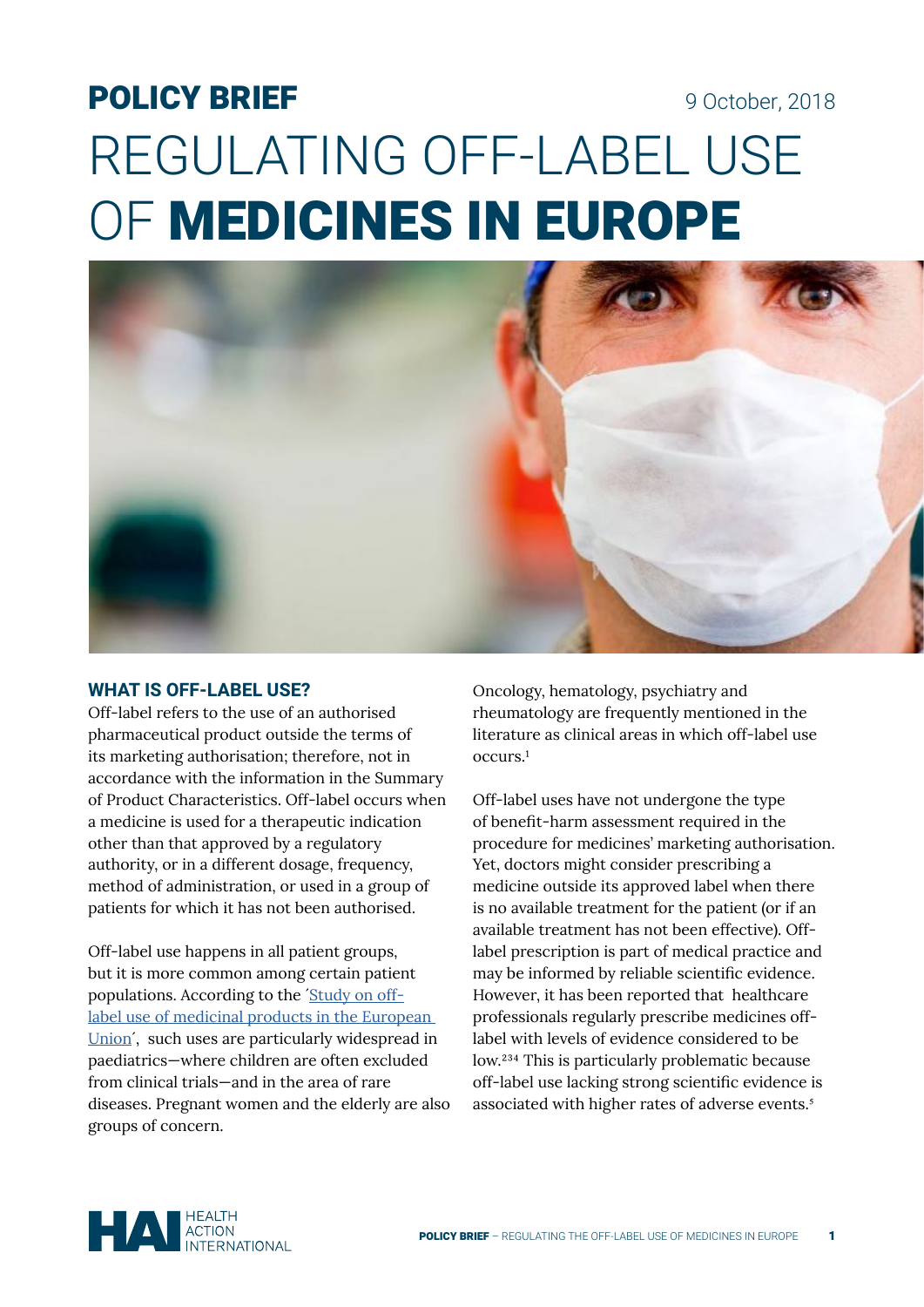While the promotion by pharmaceutical companies of off-label uses is illegal, it does happen.<sup>6</sup> The commercial interests at stake, the lack of standard regulatory review, and uncertainties about liability and patients' rights are all factors that mean off-label use should be approached with caution.

## **HOW IS OFF-LABEL USE REGULATED IN EUROPE?**

In 1965, in the aftermath of the thalidomide (Contergan®) catastrophe, the European Union (EU) adopted the pharmaceutical Directive 65/65/EEC, which requires all medicinal products to obtain a marketing authorisation by regulatory authorities before they can be made available. To obtain an authorisation, pharmaceutical companies must prove that the medicine meets quality, safety and efficacy standards.

Today, the EU pharmaceutical marketing authorisation framework is primarily regulated through Directive 2001/83/EC and Regulation (EC) 76/2004. The EU legislation includes some exceptions to the requirement of marketing authorisation (e.g., compassionate use<sup>7</sup> and medicinal products supplied "in response to a bona fide unsolicited order, formulated in accordance with the specifications of an authorised healthcare professional and for use by an individual patient under his direct personal responsibility").⁸ EU legislation does not, however, regulate the practice of medicine (nor prescription practices at the individual level, either on-label or off-label).<sup>9</sup> Nonetheless, some EU pharmacovigilance requirements extend to off-label uses. For example, Member States and marketing authorisation holders are required to collect/report information on suspected adverse reactions arising from the use of medicines outside the terms of the marketing authorisation. Some specific provisions about off-label use might be found in a Member State's domestic laws. For example, in Spain the Royal Decree 1015/2009 establishes that the prescription of medicines off-label must be exceptional, limited to situations where there is no authorised alternative for the patient and subject to his/her consent.<sup>10</sup>

The Decree imposes some obligations on healthcare professionals (e.g., justify the offlabel use in the patient's clinical history, report any suspected adverse drug reactions (ADR) and follow any issued prescription/dispensing restrictions as well as the therapeutic protocol of the medical centre). For their part, marketing authorisation holders have to report suspected ADRs to the authorities and give notice of any information that could have an impact on issued recommendations of use. The Spanish medicines agency can issue recommendations on the offlabel use of a medicine when the risk to patients can be reasonably foreseen, in the case of medicines subject to restricted prescription, or when the use of the drug in these circumstances has relevant healthcare impact.

In France, similar provisions exist and there is a scheme called 'Recommendations Temporaires d'Utilisation' (RTU).\* RTUs can be issued by the French medicines agency when there is a therapeutic need and where, based on available evidence, it is assumed that there is a favourable benefit-harm balance for off-label use.<sup>11</sup> The RTUs, which can last up to three years, impose the obligation on the marketing authorisation holder to collect data on therapeutic benefit, adverse effects and on the real conditions of product use. The RTU framework was established by law and its objectives are twofold: Firstly, to make the use of medicines prescribed off-label safer while improving knowledge about the benefit-harm balance of such use. Secondly, to encourage pharmaceutical companies to apply for marketing authorisation extension (move from 'off-label' to 'on-label').

German law also includes some specific provisions on off-label use in the regulation on health insurance (§35c SGB V). Formally, the G-BA (Federal Joint Committee) regulates the access to off-label use.<sup>12</sup> Accordingly, the prescription of medicines for specific non-authorised uses is permitted if the German Drug Regulatory Agency's Off-Label Commission issues a positive opinion based on the assessment of available evidence. Furthermore, the consent of the pharmaceutical company concerned to the new use is required.

\* \*Medicines can only be prescribed off-label if there is no appropriate alternative medication, and as long as the prescriber, based on available scientific data, judges it indispensable for clinical reasons.<br>But, it is p indispensable. This means that RTUs can be issued where an alternative treatment exists (but the two are not identical). RTUs can be renewed after 3 years.

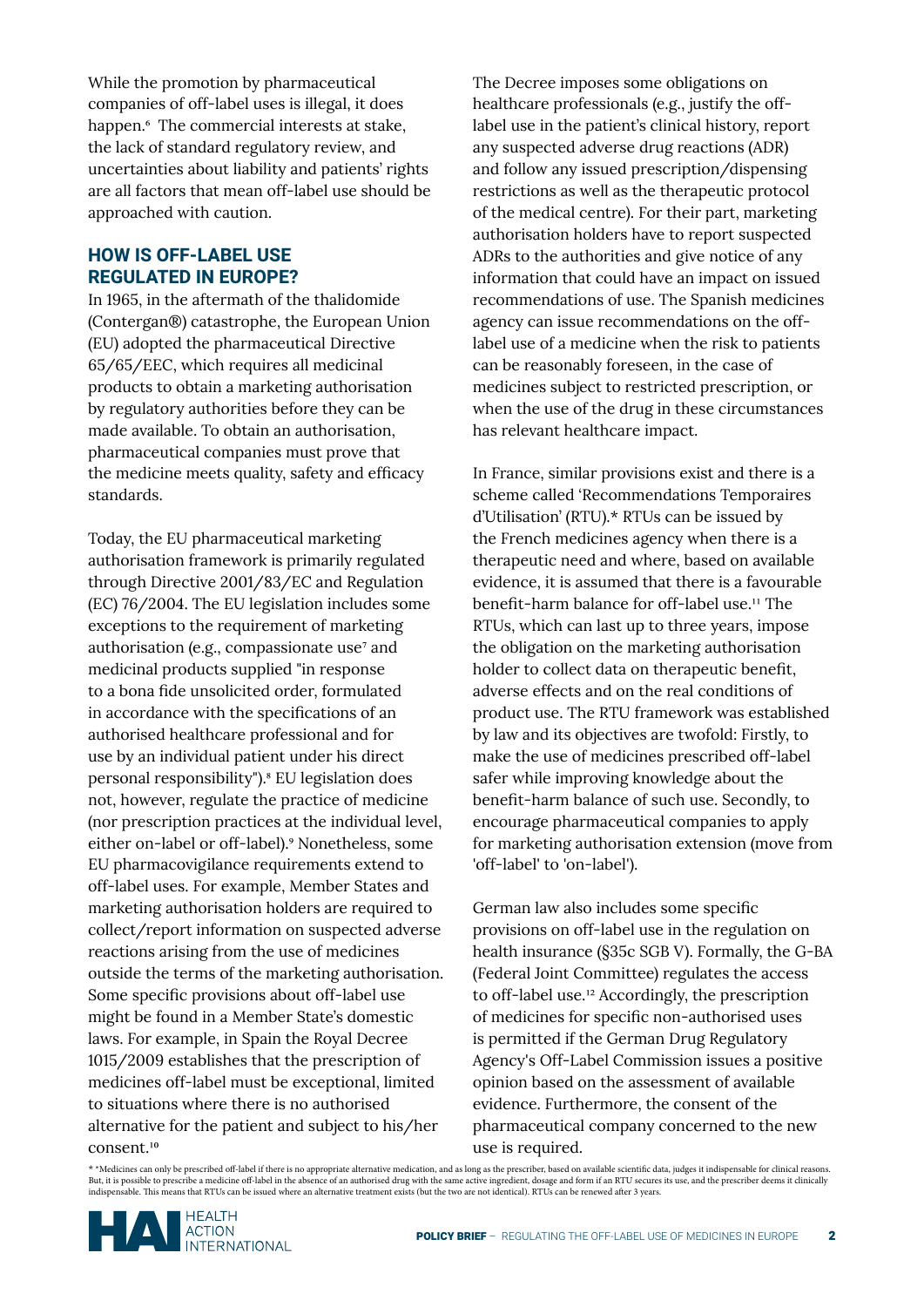Healthcare professionals must abide by the decisions. So far, 26 positive opinions have been issued, a further 14 were negative.<sup>13</sup>

Not all Member States have specific regulations on off-label use,<sup>14</sup> but this does not mean that off-label prescription is illegal. In fact, it is common understanding that it is up to healthcare professionals to judge which are the best treatment options for the patient, and some recommendations on off-label uses can be found in medical guidelines. With regard to reimbursement, it will be more or less likely that off-label uses are covered, depending on the country in question.

The 'Study on off-label of medicinal products in the EU' provides a good overview of the way in which Member States deal with off-label use.

#### **THE WAY FORWARD?**

The use of medicines outside the approved label is common, and the drivers behind these uses are diverse, as are their consequences. On one hand, off-label use undermines the medicines marketing authorisation system and raises concerns about patient safety, particularly when decisions are based on poor scientific evidence. At the same time, there are situations in which off-label use is justified from a medical point of view.

Because of the implications of off-label use at patient level, healthcare professional level (e.g., liability issues), and to public health budgets, it is important that such uses are regulated. Member States should adopt some key principles that guide off-label prescription, adopt measures aimed at enhancing the collection of information and scientific evidence on off-label uses and issue recommendations for use where needed.

In addition, concrete initiatives are required to facilitate drug repurposing so off-label uses that are supported by strong safety and efficacy data obtain marketing authorisation.

Some proposals on regulatory action are presented here for consideration.

## **1. A REGULATED APPROACH TO THE OFF-LABEL USE OF MEDICINES**

Guided by the need to protect public health, Member States' pharmaceutical laws should adopt some key principles that guide the offlabel prescription of medicines. Taking into account the concerns inherent in the use of medicines under conditions other than those approved by regulatory authorities, such uses should be exceptional in character (unmet medical need), driven first and foremost by the need to ensure best patient care, and respect the principle of informed consent by the patient. Competent authorities should take an active role and issue specific recommendations for use (e.g., when off-label use is common in a certain patient population and/or when there are safety concerns). Healthcare professionals and medical centres should be required to take into account such recommendations.

Continued collaborative efforts among Member States are needed to increase understanding of the extent of off-label use, and identify disease areas and patient groups where such uses are common. Member States should exchange information—and learn from each other—about ways to regulate the off-label use of medicines. The European Commission and regulatory networks, including the Heads of Medicines Agencies, have an important role to play by promoting and enabling these discussions among Member States.\*\*

## **2. PROMOTE THE COLLECTION OF DATA FOR DRUG MONITORING AND PROTECT PATIENTS**

The Declaration of Helsinki states that the use of unproven interventions "should subsequently be made the object of research, designed to evaluate its safety and efficacy. In all cases, new information must be recorded and, where appropriate, made publicly available."15 In order to protect patients and improve knowledge about medicines used in conditions other than those authorised, it is crucial that off-label uses are closely observed, suspected ADRs are reported in a timely fashion, and safety signals are identified and monitored.

\*\*In foras such as the Commission´s Expert Group on Safe and Timely Access to Medicines for Patients ("STAMP") and the HMA's Working Group on Timely Access.

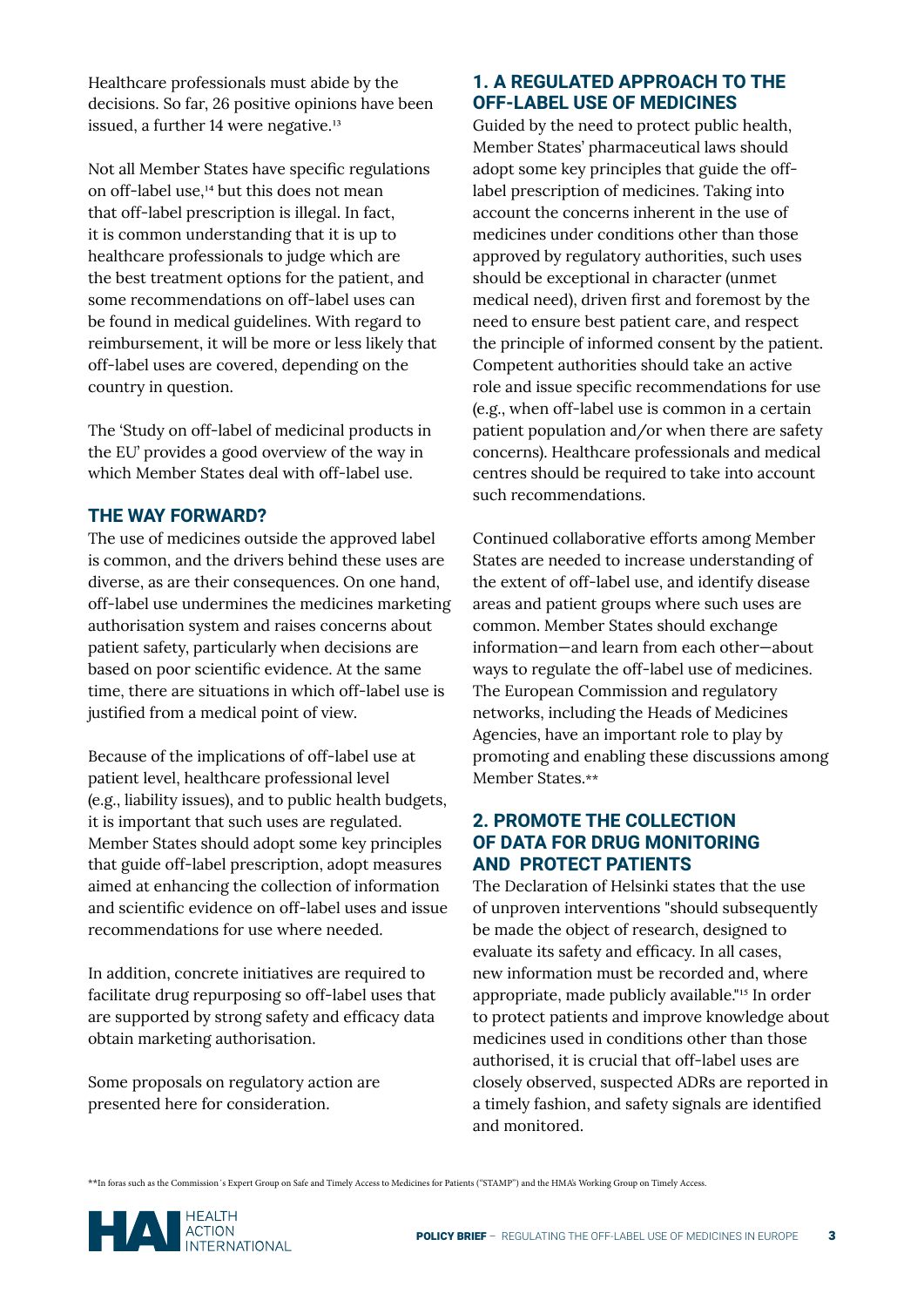Competent authorities should take all necessary measures to optimise the collection of data on off-label uses for drug monitoring purposes. The use of patient registries should be promoted and marketing authorisation holders should be required to set them up, where needed. The use of medicines off-label in vulnerable groups, such as children are situations of special interest. Registries must be well-designed to minimise bias, and could ultimately complement data from randomised controlled trials (RCTs), which are the most suitable studies for drug benefit assessments.<sup>16</sup> Collected data must be publicly available while respecting patient privacy. Through its various funding streams (e.g., the Health Programme), the EU should continue supporting projects aimed at exchanging best practice on patient registries, improving quality and facilitating interoperability.\*\*\*

It is also crucial to promote and facilitate direct patient reporting of ADR. Concrete action points Member States should engage in are:

- 1. Implement awareness raising campaigns with the help of patient and consumer organisations.
- 2. Set up effective and user friendly mechanisms to report ADRs directly to competent authorities (e.g., enable online reporting, including through mobile apps).\*\*\*\*
- 3. Make ADR reporting processes more inclusive by keeping patients informed of the outcomes of evaluations and sharing alerts.<sup>17</sup>

Greater efforts are needed to increase ADR reporting among healthcare professionals, and off-label use is an area of particular interest.

Regardless of whether a medicine is being used on- or off-label, Member States should set up compensation funds for victims of ADR, without prejudice from any obligation that should be borne by the marketing authorisation holder.

Failure by companies to give notification of suspected ADRs to competent authorities on time, the promotion of medicines for off-label use, or the provision of misguiding information on approved indications, are circumstances that must be taken into account when considering liability.

### **3. CLOSE MONITORING OF PHARMACEUTICAL PROMOTION AND INCREASED AWARENESS AMONG HEALTHCARE PROFESSIONALS**

Healthcare professionals are often exposed to promotional activities from the pharmaceutical industry, which seeks to increase product awareness and drug prescriptions. When companies promote medicines at the expense of safer or most cost-effective treatment options, there is a risk of compromising patient care and public health budgets. A well-known example of the marketing of harmful off-label use is GlaxoSmithKline's promotion of antidepressant paroxetine (Paxil®) in children and adolescents.<sup>18</sup> Although promotion for off-label uses is illegal, companies partake in such practices.<sup>19</sup> <sup>20</sup> A key problem is that governments often 'delegate' drug promotion responsibility to industry associations, although industry self-regulation carries an inherent conflict of interest. In fact, findings on the prevalence and severity of the breaches to the industry codes that regulate drug promotion show a "discrepancy between the ethical standard codified in industry Codes of Conduct and the actual conduct of the industry."²1 It is therefore crucial that governments take full responsibility for supervising pharmaceutical promotion and apply dissuasive economic sanctions when companies breach the law, and oblige manufacturers to publicly rectify misleading claims.

At the same time, more awareness among healthcare professionals on the implications of pharmaceutical promotion to clinical practice is needed. Despite its importance, the issue of pharmaceutical promotion is barely addressed in medical training.²²

\*\*\*For example, initiatives such as the PAtient REgistries iNiTiative (PARENT) http://www.patientregistries.eu/general-info

\*\*\*\*EU funded WEB-RADR project has developed mobile apps for patients and healthcare professionals to report suspected ADRs to national competent authorities, and receive up-to-date information and news alerts. The United Kingdom, the Netherlands and Croatia have participated in the project. The region of Toulouse in France also offers this reporting option to patients. These type of initiatives should be expanded.

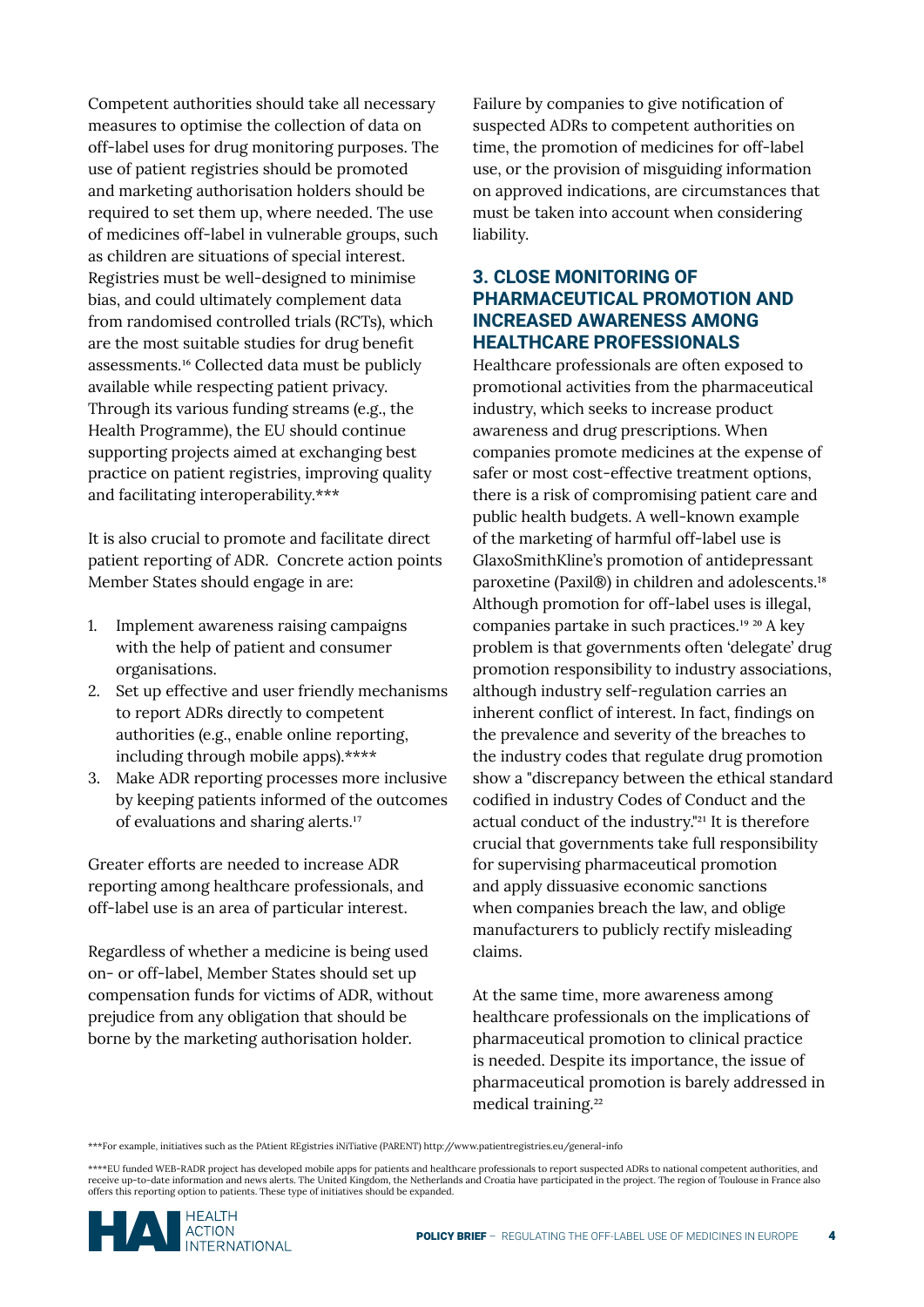Medical students have made interesting proposals for structuring education on pharmaceutical promotion and conflicts of interest in the medical curriculum, which would instigate critical thinking (see the [American Medical Student](http://www.amsa.org/wp-content/uploads/2015/03/ModelPharmFreeCurriculum1.pdf)  [Association's PharmFree](http://www.amsa.org/wp-content/uploads/2015/03/ModelPharmFreeCurriculum1.pdf) curriculum model). In France, the demands from medical students groups to better regulate interactions with the pharmaceutical industry were captured in an ethical and deontological charter adopted in 2017 by deans of medical faculties.<sup>23</sup> Similar initiatives should be followed in other countries. Likewise, more public funding should be allocated to support independent continuing medical education to strengthen healthcare professionals' skills on evidence-based medicine (e.g., critical assessment of information on medicines).

## **4. PUBLIC FUNDING FOR INDEPENDENT CLINICAL TRIALS**

Decisions on medicines use should always be based on robust scientific evidence on benefits and harms. Well-designed RCTs are the most suitable studies for drug benefit assessments. When intellectual property (IP) rights over a medicine expire and companies have exhausted all opportunities to extend them, originator companies have little interest in investing in clinical trials to explore other uses. The use of drugs off-label might discourage additional research since companies are already making revenue from an expanded use of the medicine. Public funding for biomedical research and development (R&D) is particularly relevant in those areas where there is little commercial interest. Publicly funded clinical trials can fill in current gaps and help improve knowledge about the benefit–harm balance of medicines in non-authorised uses. But greater commitment is needed at all levels to boost independent research.

Research funding programmes, including the EU´s Framework Programme (which has an overall budget of €80 billion for 2014–2020 with prospects of increasing in the future), should prioritise research in areas of societal challenges and allocate substantial resources to support clinical trials conducted by nonprofit organisations and other non-industry

stakeholders. Publicly-funded R&D in the area of pharmaceuticals should always be driven by health needs and guided by principles of open data and open access (including timely publication of clinical trial results in publicly available registries), therapeutic advance, and medicines affordability to ensure public return on public investment.²4

In addition, the EU and Member States should map out innovative initiatives aimed at encouraging and supporting independent research on medicines and learn from best practices. An interesting initiative for consideration is the programme launched in 2005 by the Italian Medicines agency (AIFA) to support independent research on medicines in three main areas: Rare diseases and drugs for non-responders, head-to-head trials, and strategies to improve the appropriateness of drug use and pharmaco-epidemiology studies.²5 The programme was financed through an hoc fund set up by AIFA, to which pharmaceutical companies had to contribute 5 percent of their annual expenditure allocated to promotional initiatives aimed at physicians. In the first three years of the programme, alone,  $\epsilon$ 45 million was made available per year, 50 percent of which supported projects on independent research and drug information. The majority of funded projects were clinical studies (75 percent).²6 Another interesting initiative is the Trial Programme from the Belgian Health Care Knowledge Centre (KCE), which supports research by non-commercial entities. The programme focuses on comparative effectiveness trials and aims at improving patient care and the efficient use of healthcare resources and budget.²7 The Netherlands and the United Kingdom are also countries with interesting initiatives in this area. Public funding of clinical research and clinical trials is particularly relevant because it has been found to be a good investment of public money, or can have a significant impact on clinical practice.<sup>28</sup>

In addition to funding clinical trials, the EU and governments need to fund programmes that help enhance the capacity of non-profit organisations to conduct R&D.

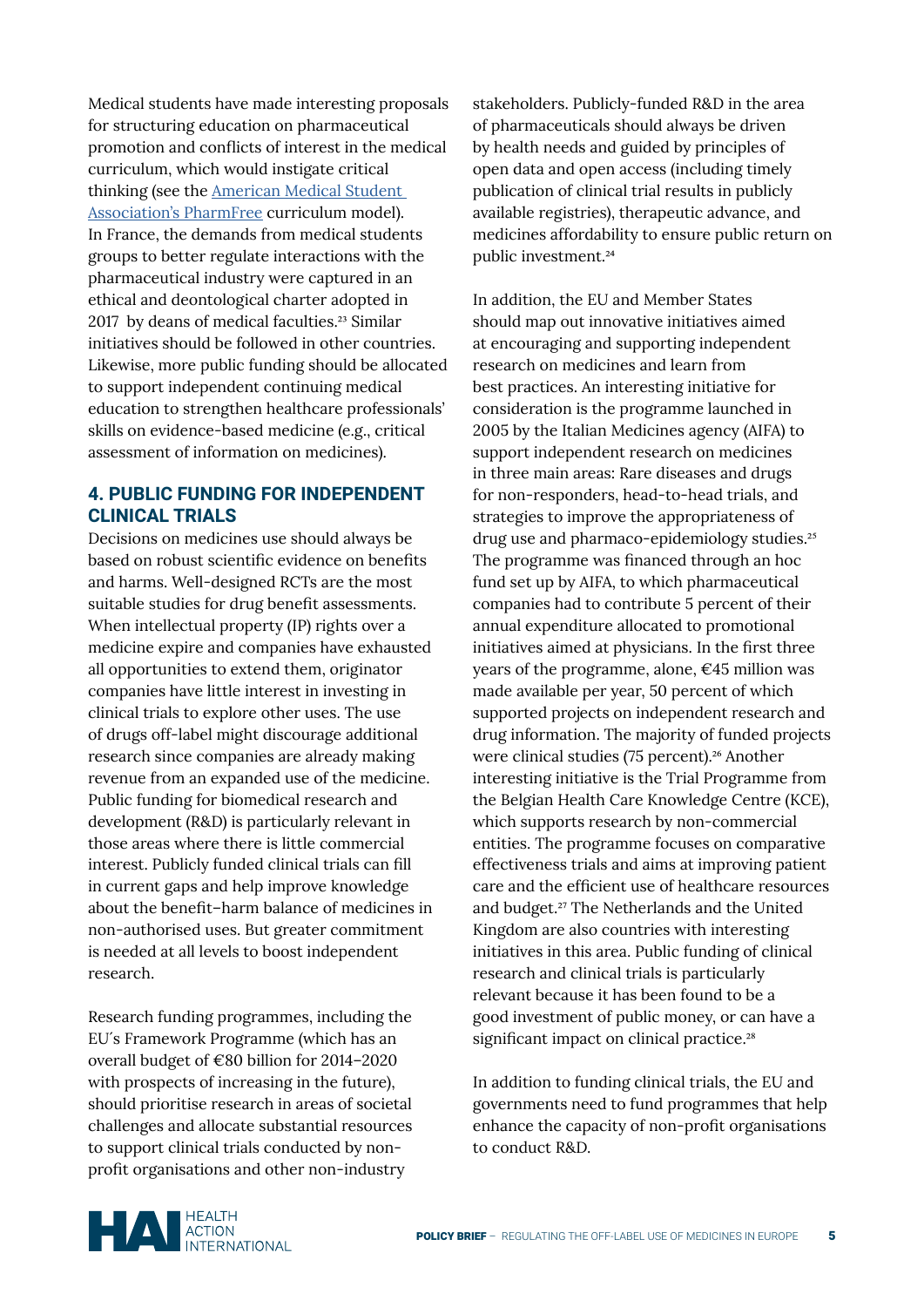Support to initiatives, such as the European Clinical Research Infrastructure Network (ECRIN), which provide assistance to academics and independent researchers to overcome barriers in the conduct of multicentre and international clinical trials, must be continued and expanded. Governments can also help promote clinical research by academic groups by supporting the establishment of centres of excellence.<sup>29</sup>

#### **5. DRUG REPURPOSING: GOING FROM 'OFF-' TO 'ON-LABEL'**

Although governments can adopt measures to strengthen the protection of patients who take medicines off-label and promote the collection of safety and efficacy data on such uses, off-label ultimately remains a grey area with implications at different levels. When there is robust evidence supporting the use of the medicine outside the approved label, such use should become onlabel. *Drug repurposing* involves the process of identifying a new use for an existing medicine outside the scope of the original label, and registering it. Research on new uses of off-patent medicines is often led by academic or other non-profit institutions. A key challenge is to bridge the gap between research conducted by non-commercial actors on new drug uses and the extension of the marketing authorisation for these medicines. Some interesting proposals have already been formulated in the context of off-patent medicines or near-to-patent expiry. An example of this is allowing non-commercial entities to flag the need for a medicines marketing authorisation extension based on the positive results of independent clinical trials (see [this paper from the Anticancer Fund\).](https://www.anticancerfund.org/sites/default/files/attachments/policy_paper_on_repurposing.pdf) The idea is that where the regulatory agency would issue a positive opinion based on the data submitted, it could encourage pharmaceutical companies to initiate a marketing authorisation extension procedure relying on the evaluation report of the data already submitted.

Regulatory agencies can also play a proactive role and invite companies to trigger marketing authorisation extension procedures. For example, when data is collected as part of pharmacovigilance requirements or recommendation of use (e.g., French RTU system), it could be suggested that the off-label use is of therapeutic benefit and therefore a potential candidate for extension. Companies could also use the results of independent clinical trials in marketing authorisation extensions, which they initiate. All these three options are complementary and non-mutually exclusive. Regardless of the route, the processes to register off-label uses must be subject to the same evidentiary requirements required in marketing authorisation processes.

Certainly, there are no straightforward solutions on how to authorise new medicines uses where there is little interest from marketing authorisation holders to do so. This is particularly the case in medicines that are off-patent.

Nonetheless, it is increasingly acknowledged that it is necessary to address current gaps. Drug repurposing must be further debated in order to find practical solutions, and commitment from all parties concerned is required. Closer dialogue between regulators and academia/research institutes is needed to explore the engagement of these stakeholders in regulatory processes.

In proposing solutions, it is important to consider the ultimate goal: To ensure affordable access to medicines that meet patient needs. Taking into account the increasing challenge of highpriced medicines and concerns with current IP rules, it would be a grave mistake to rely on expanded IP rights as a solution to encourage drug repurposing. Instead, the best way forward is to support independent research, strengthen the role of regulatory agencies, and ensure generic competition.

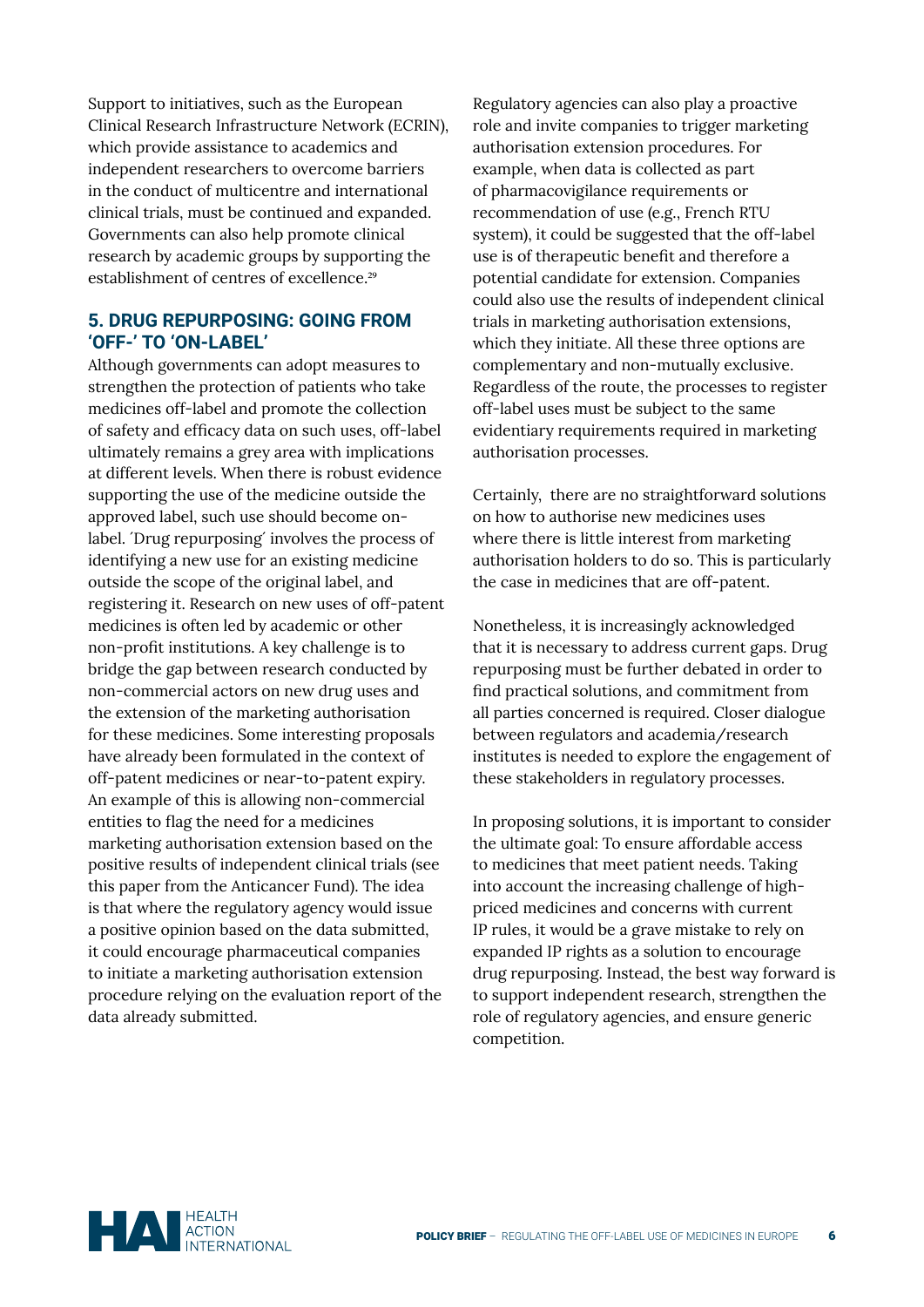# CONCLUSIONS

Off-label uses of medicines have not undergone the type of benefit-harm assessment required in the procedure for medicines marketing authorisation. Yet, off-label use is common, particularly among certain patient groups. The drivers behind these uses are as diverse as the consequences. On one hand, off-label use undermines the medicines marketing authorisation system and raises concerns on patient safety, especially when decisions are based on poor scientific evidence. But there are situations in which off-label use is justified. Because of the implications of off-label use at the patient level, healthcare professional level (e.g., liability issues), and to public health budgets, it is important that:

- 1. Off-label use is regulated and driven by the need to protect people's health.
- 2. Data collection processes for drug monitoring are strengthened.
- 3. Competent authorities take full responsibility for the supervision of pharmaceutical promotion on off-label uses, perform active monitoring, and apply dissuasive sanctions.
- 4. The allocation of public funding for independent clinical trials is prioritised.
- 5. Measures to facilitate the registration of off-label uses with a positive benefit-harm balance are adopted.

#### **REFERENCES**

1. Weda M, Hoebert J, Vervloet M et al (2017). *Study on off-label use of medicinal products in the European Union*. NIVEL, EPHA, RIVM, Utrecht. 2. Radley DC, MPH; Finkelstein SN, Stafford RS (2006). Off-label Prescribing Among Office-Based Physicians. *Arch Intern Med.* 166(9):1021-1026. 3. Blanco Reina E, Muñoz García A, Cárdenas Aranzana MJ et al (2017). Assessment of off-label prescribing: profile, evidence and evolution. *Farmacia Hospitalaria*, Vol. 41, Nº 4

4. Danés I, Agustí A, Vallano A, Alerany C, Martínez J, Bosch JA, et al. Outcomes of off-label drug uses in hospitals: a multicentric prospective study. *Eur J Clin Pharmacol*. 2014;70(11):1385-93.

5. Eguale T, Buckeridge D.L, Verma A et al. (2016). Association of off-label drug use and adverse drug events in an adult population. *JAMA Intern Med.*  176 (1):55-63

6. Vilhelmsson A, Davis C, Mulinari S (2016) Pharmaceutical Industry Off-label Promotion and Self-regulation: A Document Analysis of Offlabel Promotion Rulings by the United Kingdom Prescription Medicines Code of Practice Authority 2003–2012. PLoS Med 13(1): e1001945. doi:10.1371/ journal.pmed.1001945

7. Article 83 of Regulation (EC) No 726/2004 laying down Community procedures for the authorisation and supervision of medicinal products for human and veterinary use and establishing a European Medicines Agency. OJ L 136, 30.4.2004

8. Article 5 (1). Directive 2001/83/EC on the Community code relating to medicinal products for human use. OJ L 311, 28.11.2004

9. Weda M, Hoebert J, Vervloet M et al (2017). See reference 1

10. Real Decreto 1015/2009, de 19 de junio, por el que se regula la disponibilidad de medicamentos en situaciones especiales. BOE, núm. 174. 20.7.2009

11. L'Agence nationale de sécurité du médicament et des produits de santé (2018). Les Recommandations Temporaires d'Utilisation. ANSM. https://www.ansm.sante.fr/Activites/ Recommandations-Temporaires-d-Utilisation-RTU/Les-Recommandations-Temporaires-d-Utilisation-Principes-generaux/(offset)/0 12. G-BA (2018) Arzneimittelrichtlinie. Available at www.g-ba.de/downloads/62-492-1660/